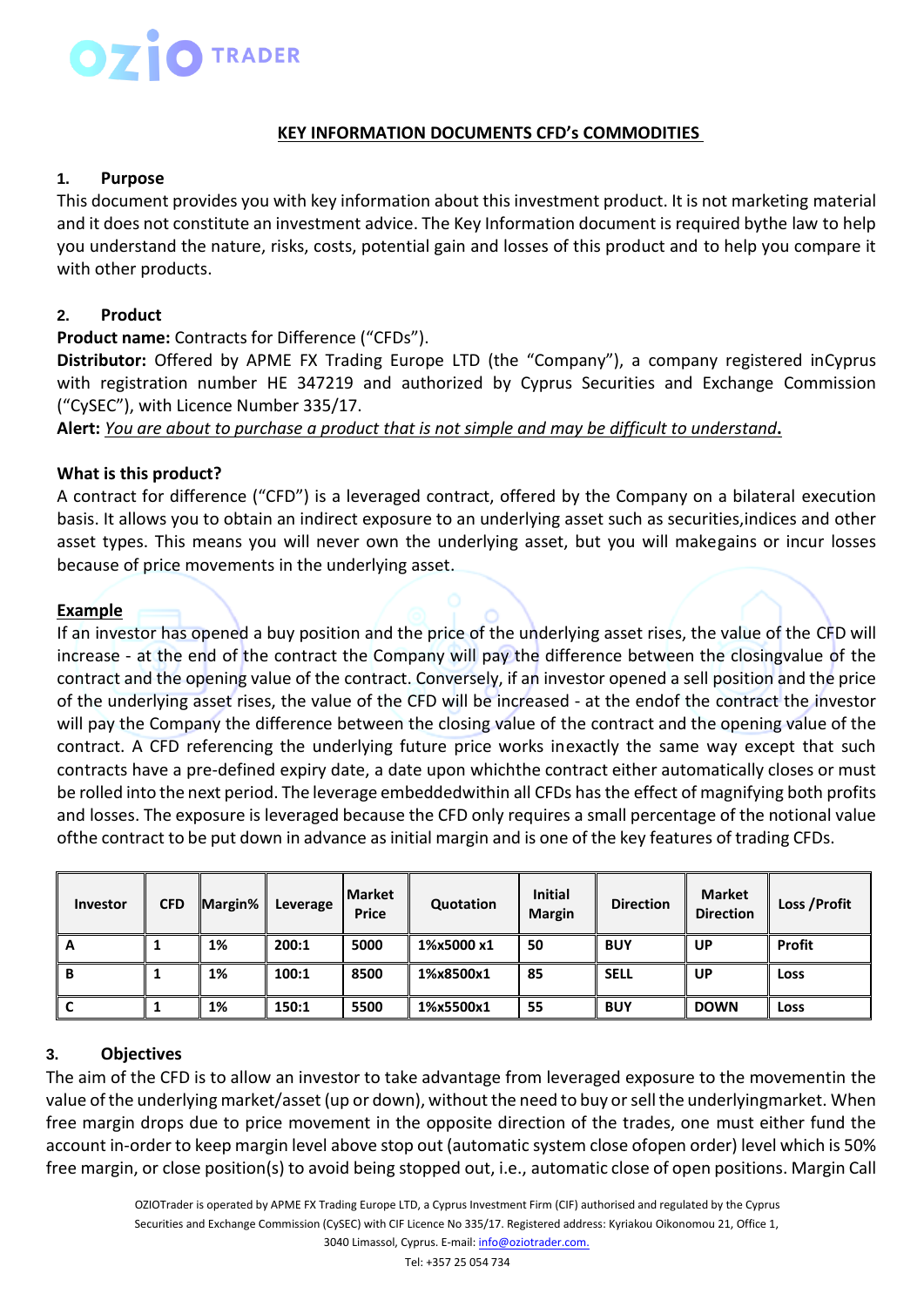# **OZIOTRADER**

notification is communicated through a durable medianwhen free margin percentage is at 100%. In the case of Futures Contract CFD's, the investor has the option to either close position on the predetermined expiry date which is available on the website and communicated via durable medium or can allow for the symbol to 'Rollover' to the new contract. Depending on the direction of the trade BUY/SELL and the close price of the current contract to the open price of the new contract the tradingaccount will either receive a credit or debit to compensate the difference and the system is automated.

*\*With CFD's there is no delivery of the underlying asset regarding commodities. The Company also retains the ability to unilaterally terminate any CFD contract where it deems that the terms of the contract have been breached.*

# **4. Intended Retail Investor**

CFDs are available for investors who have knowledge for the financial markets, and they are expectedto have trading experience with leveraged products in the past. It is anticipated that the investors will have an understanding on how the prices of CFDs are derived, they key concepts of margin and howleverage works. Moreover, they must understand that trading leveraged products might cause a loss of their entire invested capital and they must have the ability to bear losses.

# **5. Risk Indicator**



The Risk indicator can show you the risk involved in these products compared to other products. It shows how possible it is that the product movement can lead to financial loss for the investor.

The Risk indicator has been set to the Highest level. The rate indicates the potential losses from the product future performance. CFDs are leveraged and risky products that can cause losses. Losses cannot exceed the amount invested (negative balance), however you may lose your entire invested capital. There is no capital protection against market risk, credit risk and/or liquidity risk.

# **6. Currency Risk**

It is possible to buy or sell CFDs in a different currency from the currency of your account. The final pay-out that you might receive depends on the exchange rate between the two currencies.

# **7. Performance Scenarios**

The below scenarios were demonstrated to provide you how an investment can perform. You can compare them with other products scenarios in order to identify which product is more suitable for you.The scenarios presented are an approximation of future performance based on evidence from the pastperformance on how the value of this investment differs and are not an exact indicator. The outcome will be based on the market performance and how long you hold the CFD. The stress scenario indicatesthe possible outcome in extreme market circumstances.